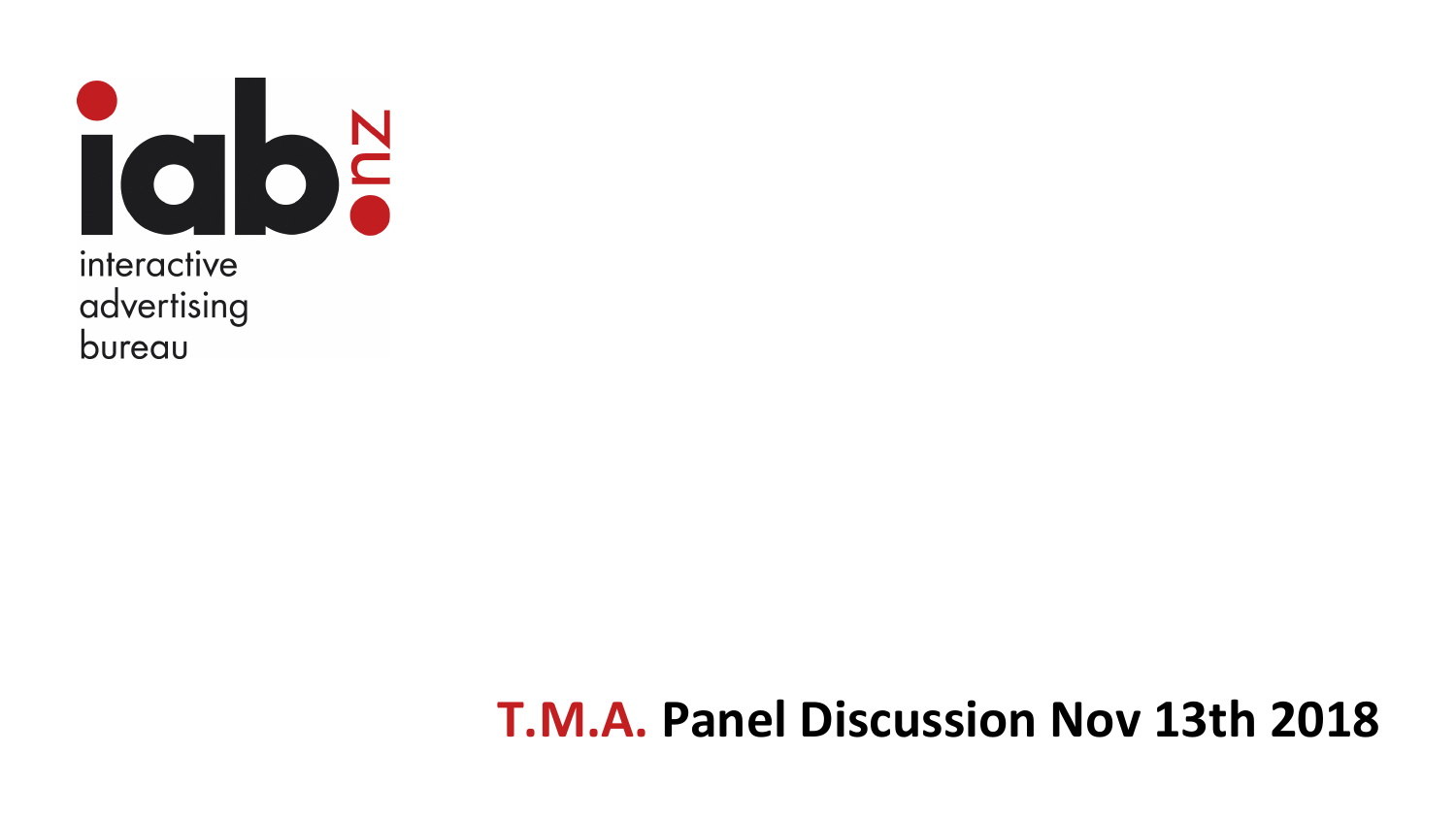### Top 5 Mobile T.M.A tools used in the last 6 months



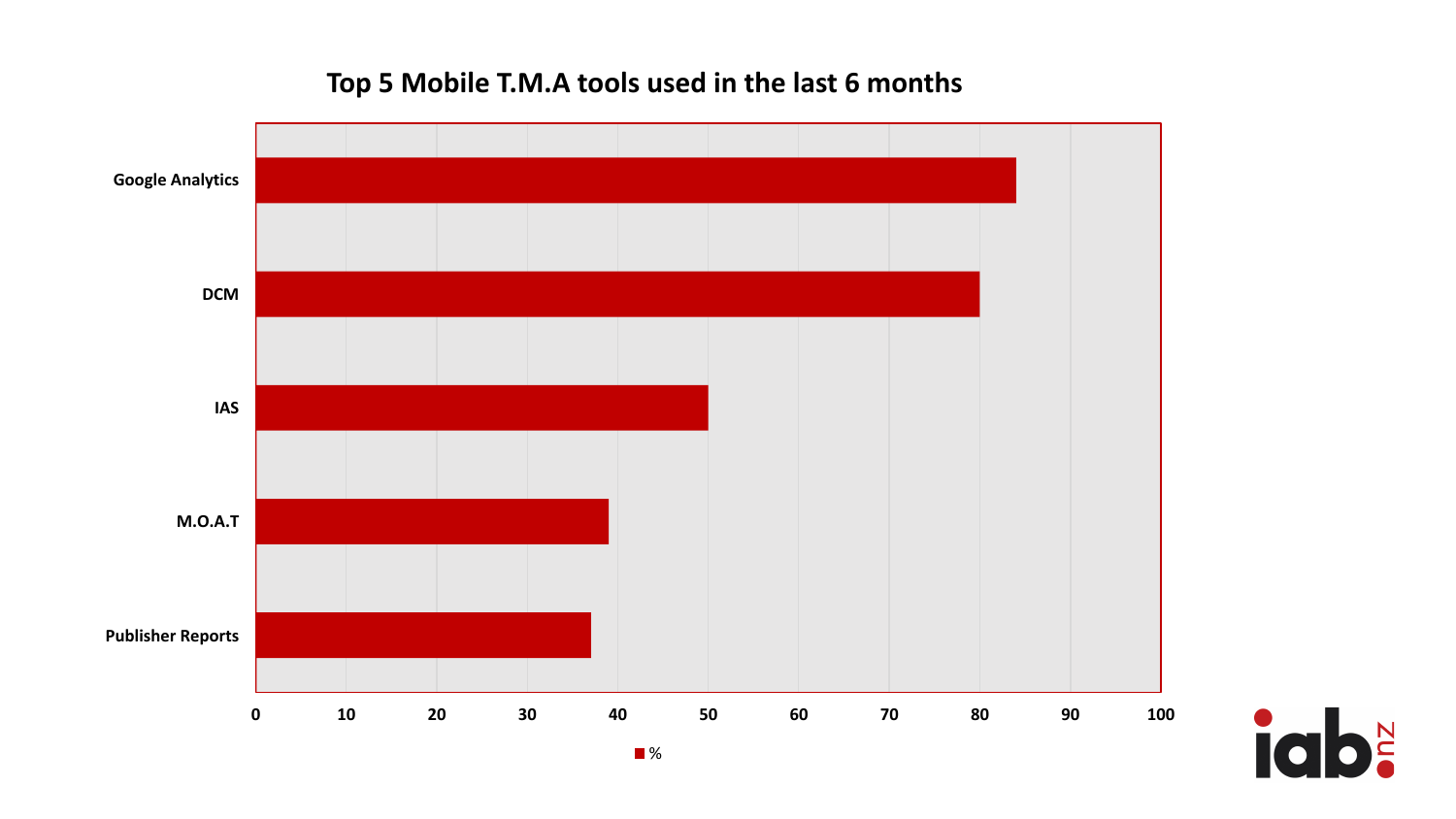

#### Top 10 Mobile metrics measured for campaigns in the last 6 months

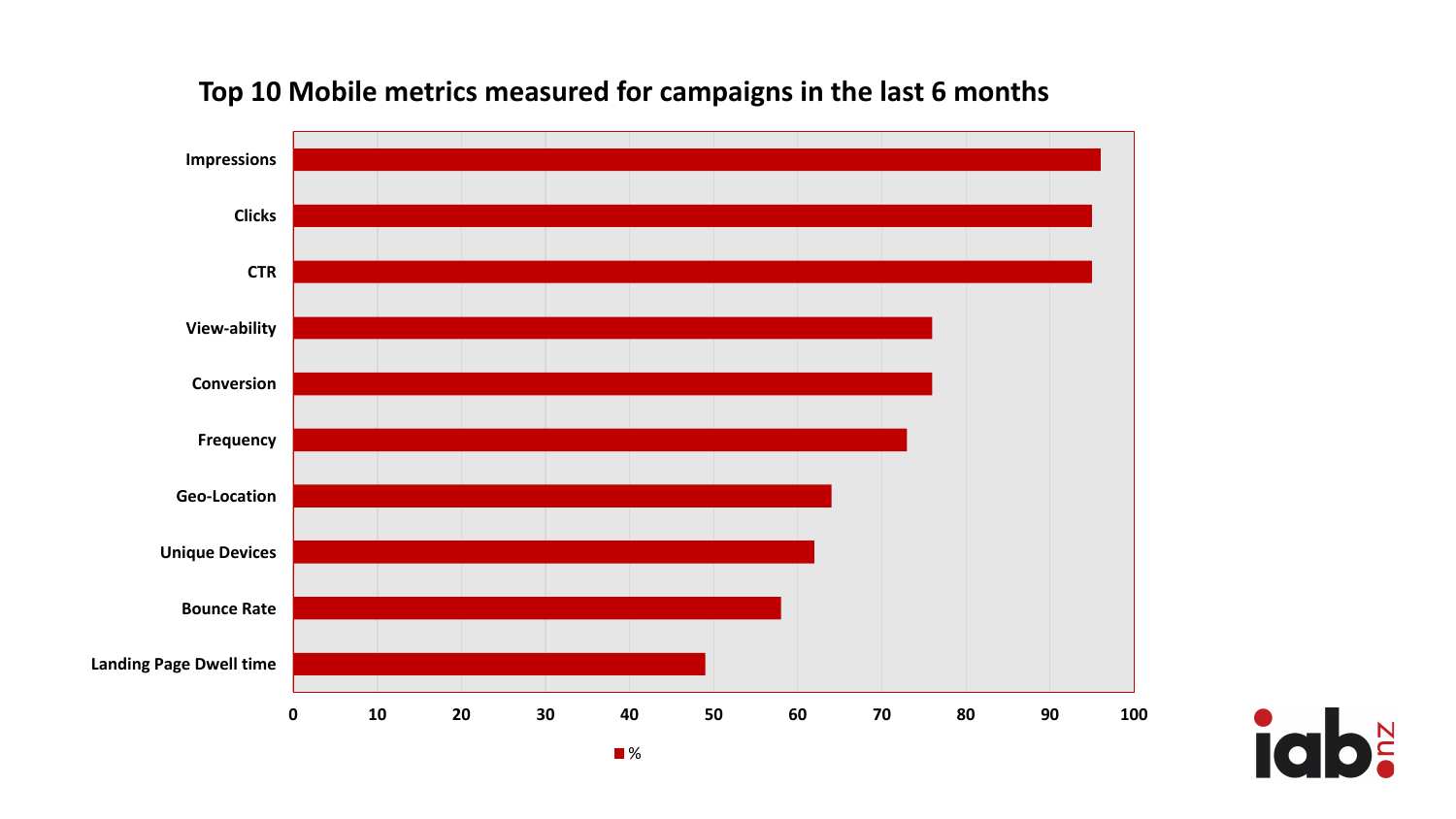#### Uncertainty around the effectiveness of current tools



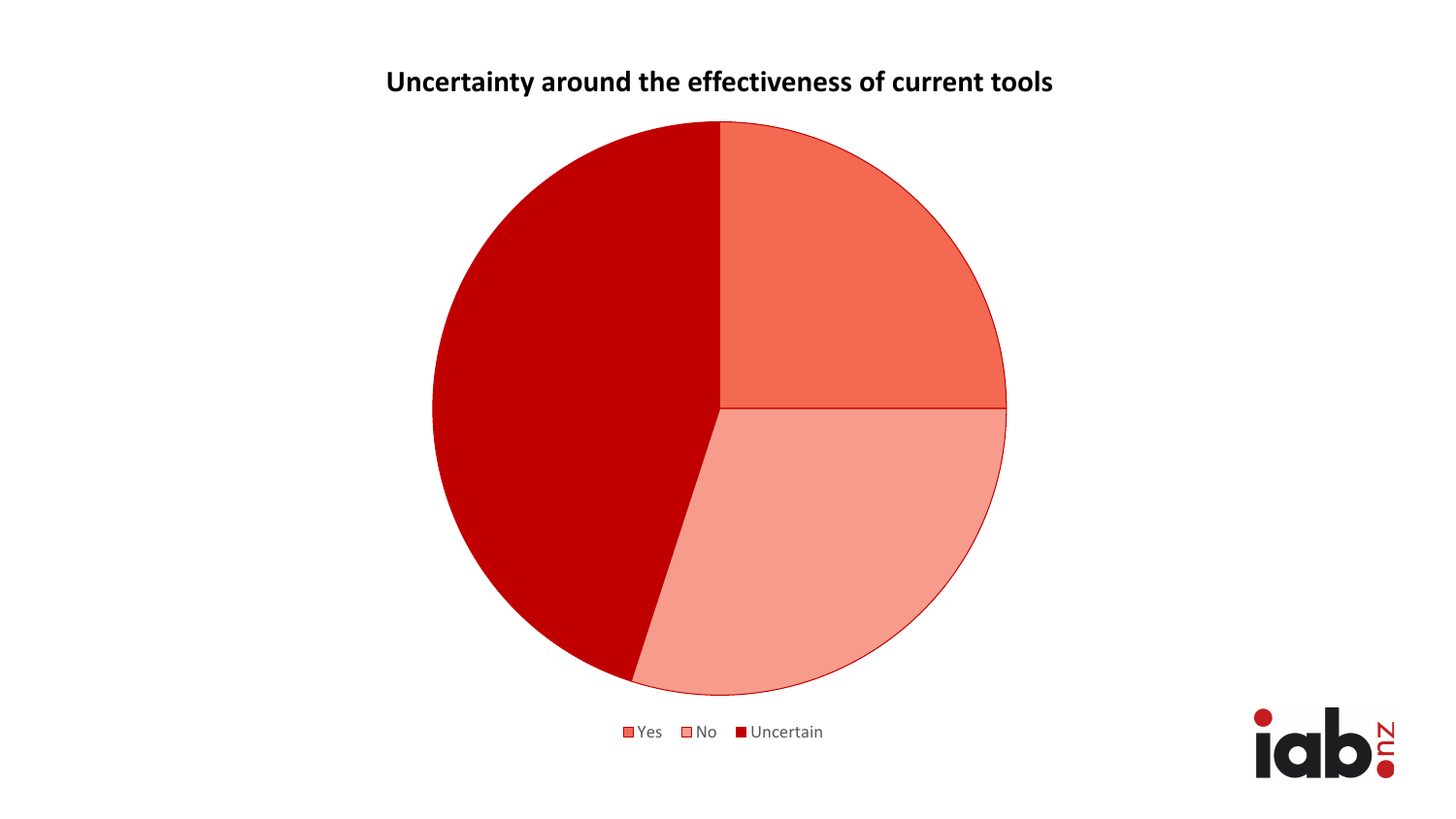## **Self Assessed Average Rating 5.28 out of 10**

"We're only using one platform to measure conversions across all devices (DCM) so have yet to add in another vendor to validate our data. However, I do believe that a significant amount of conversions on desktop would derive from mobile in one way or another. In saying this, mobile is an integral part of performance campaigns and should be included in all media plans, however, I'd like to do more test and analysis with those other tools to prove that mobile does attribute towards conversions."

"We need a platform that consolidates desktop and mobile conversions and reach by placement. We used to use Atlas but this has been sun-setted we can only look at campaign level. Also it would be good to get through wall gardens (i.e. facebook) and gather richer footfall attribution."

"Some cross-device conversions are available via doubleclick, but require the user to be logged into a Google account, which is a barrier to tracking everyone."

"Need to ensure that device ID matches up to desktop. "Finger-printing" is the best solution for now but is not 100% accurate."

"Alot of our mobile activity needs to drive offline conversions such as phone calls. At present we have to make a lot of assumptions as to what part of our media (digital or other ATL) is driving this offline activity."